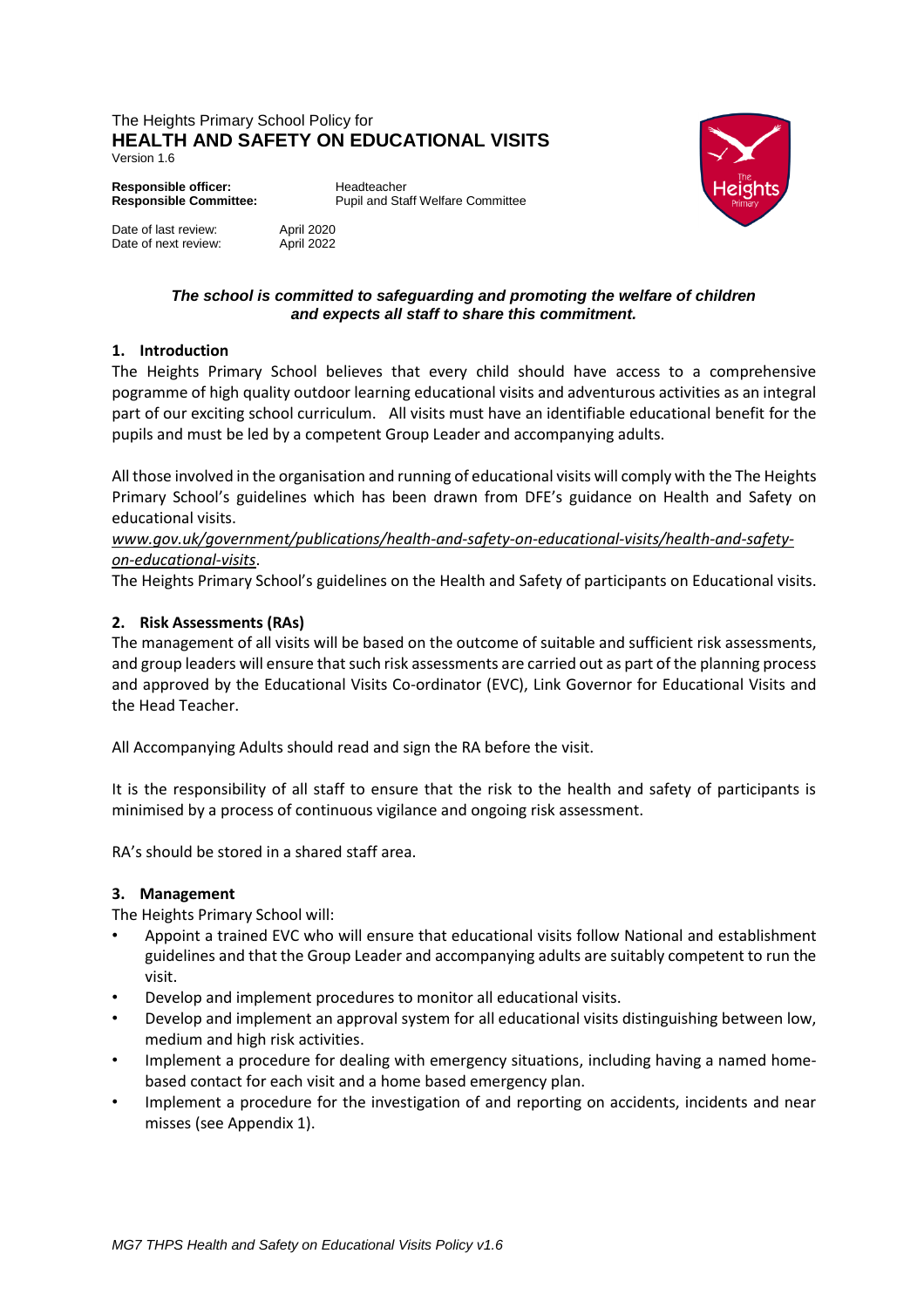## **4. Planning**

During the planning of a visit the Group Leader will:

- Ensure that the visit is planned and risk assessed (for both one off and repeat visits), including an exploratory visit whenever it is possible.
- Ensure that the visit complies with DFE Guidance and The Heights guidelines.
- Ensure that all necessary forms are completed for an educational visit and the appropriate consents and approvals are obtained.
- Ensure that parents / carers are made fully aware of the nature, purpose and detail of a visit.
- Ensure that any outside organisation providing an activity (including residential or outdoor adventurous activities) has appropriate safety standards, liability insurance and licences.
- Ensure that provision is made for any incident, including first aid and a procedure to follow in the event of an emergency or other serious incident.
- Ensure that the Medical Checklist form is completed and any medication required is signed out and back into school by the Headteacher or Assistant Headteacher.
- Ensure full details of any medical conditions and medicines required are noted.
- Ensure that there are sufficient First Aid trained staff accompanying the trip.
- Ensure that all accompanying adults are selected on the basis of their competence and suitability to undertake the tasks they are allocated and ensure those adults understand their role.
- Ensure a copy of all paper work is left at the school.

### **5. Execution of Visit**

During a visit the **Group Leader** will:

- Ensure that the visit is as safe as is practically possible.
- Ensure the safeguarding of pupils remains the highest priority and all safeguarding guidelines and procedures are followed by all staff.
- Curtail the visit or stop the activity if the risk to the health and safety of any participant reaches an unacceptable level.
- Ensure that participants are aware of the need to be involved in the process of ongoing risk assessment, including the reporting of hazards and potential risks.
- Retain ultimate responsibility for participants at all times.
- Keep the school informed of any significant changes or delays.

During a visit **accompanying adults** will ensure they are undertaking the roles and tasks given to them so as not to put themselves or others at unacceptable risk.

During a visit all **pupils** will ensure they cooperate with the Group Leader and accompanying adults and follow the instructions given to them in order to maintain the lowest acceptable risks to the health and safety of all pupils.

#### **6. Residential Trips**

In the case of Residential trips, a parent meeting will be held in the Academic Year before the trip. This will provide all the relevant information, including the details of the plans for payment. Parents will be informed of the requirement for any special equipment/clothing well in advance of the trip, for example additional waterproof clothing may be necessary for visits to adventurous centres.

Emergency telephone contact details must be obtained for all pupils participating in residential activities along with relevant information about any medical or additional needs on the parental consent form.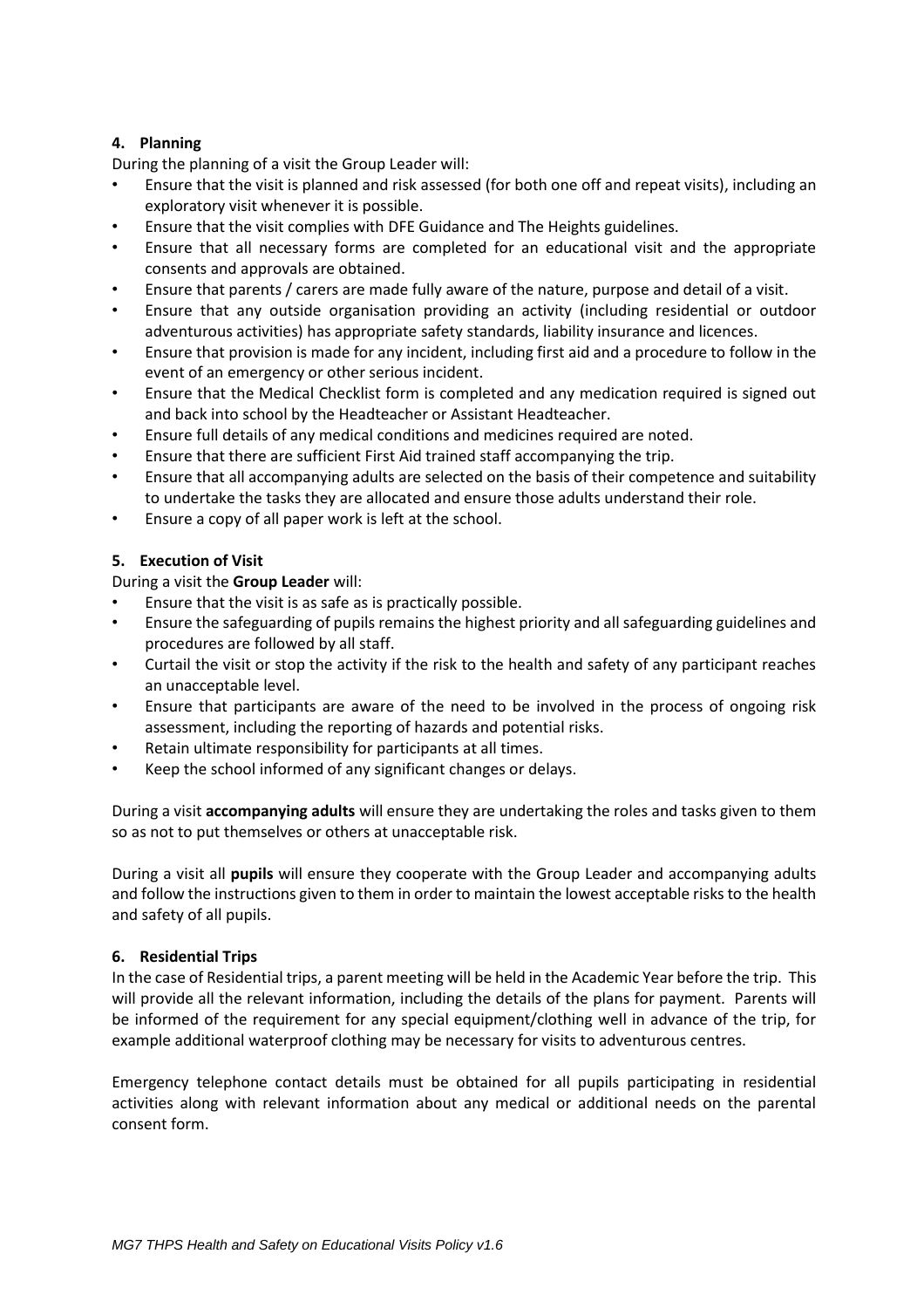# **7. Follow Up**

After the visit the Group Leader will:

- Ensure that the visit is reviewed and a report is made to the Head Teacher indicating the extent to which the intended educational benefits were achieved. The report will include the result of all investigations into particular incidents as necessary.
- Ensure that pertinent information acquired from or about the visit or activity is drawn to the attention of the EVC and shared with colleagues for consideration in the planning of future educational visits and activities.

#### **Amendments:**

| Version | Date              | Updated/reviewed        |
|---------|-------------------|-------------------------|
| 1.1     | June 2014         | First version finalised |
| 1.2     | October 2014      | Reviewed                |
| 1.3     | January 2016      | Reviewed                |
| 1.4     | November 2018     | Reviewed                |
| 1.5     | November 2019     | Reviewed                |
| 1.6     | <b>April 2020</b> | Reviewed                |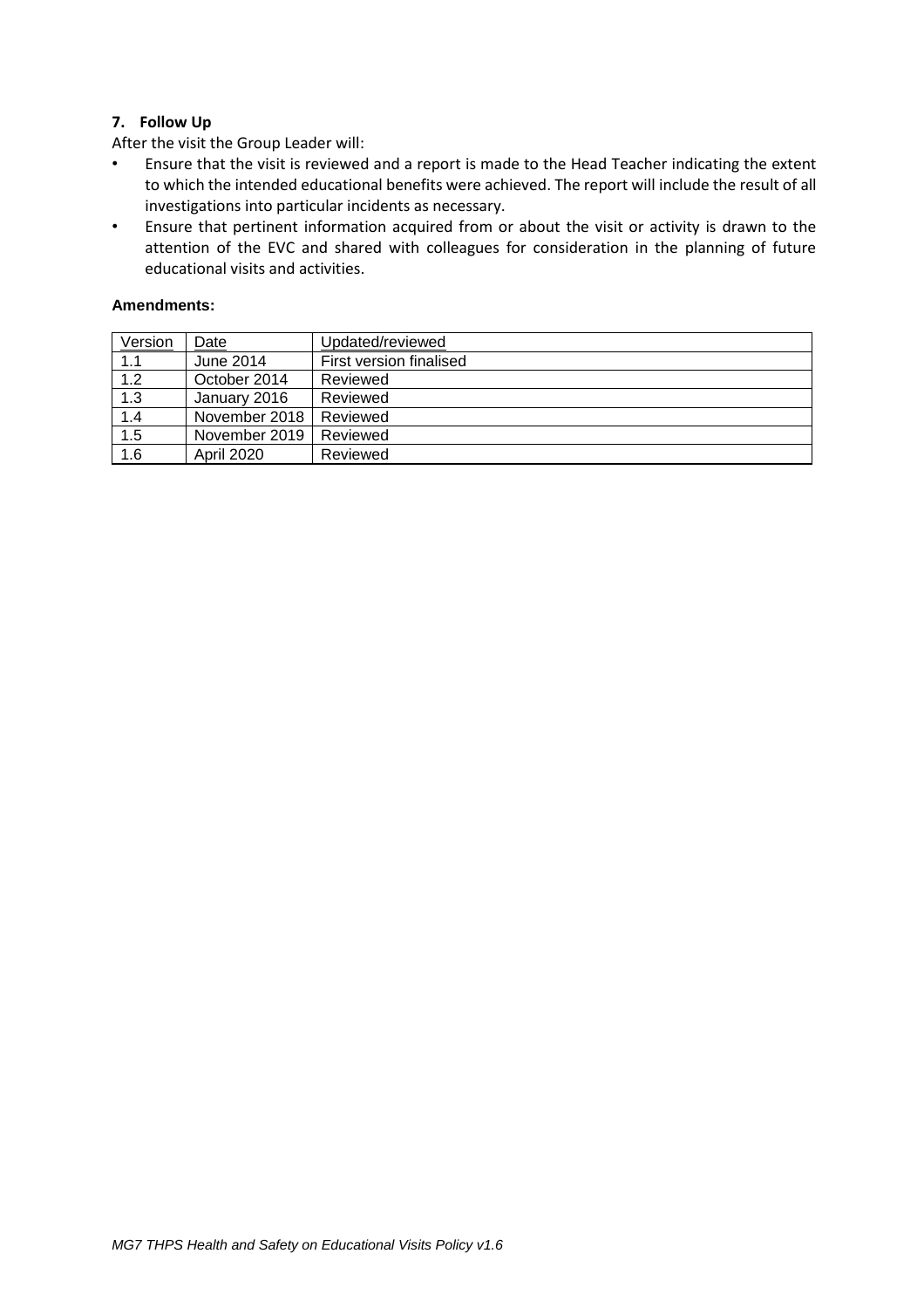# **APPENDIX 1 Accident Report Form**

|                          | First Name (s)                                                                                         | <b>Surname</b>                                                             |                                                                     |  |  |
|--------------------------|--------------------------------------------------------------------------------------------------------|----------------------------------------------------------------------------|---------------------------------------------------------------------|--|--|
| INJURED PERSON           | <b>Home Address</b>                                                                                    | <b>Occupation</b>                                                          |                                                                     |  |  |
|                          |                                                                                                        | <b>Male</b><br>Female                                                      |                                                                     |  |  |
|                          | <b>Telephone No</b>                                                                                    | Age                                                                        |                                                                     |  |  |
|                          | <b>Name &amp; Address of School</b>                                                                    | Place of Incident (e.g. playground, classroom, hall)                       |                                                                     |  |  |
| LOCATION                 | The Heights Primary<br>Caversham Heights                                                               | Date of Incident                                                           |                                                                     |  |  |
|                          | RG4 8BH                                                                                                | <b>Time of Incident</b>                                                    | am/pm                                                               |  |  |
|                          | Describe injury or work related illness or disease (Please state whether cut/fracture etc, right/left) |                                                                            |                                                                     |  |  |
| DETAILS OF INCIDENT      | What was the person doing at the time of the incident?                                                 |                                                                            |                                                                     |  |  |
|                          | What was the incident and how did it happen?                                                           |                                                                            |                                                                     |  |  |
| ACTION<br>TAKEN          | <b>TICK BOXES</b><br>Returned to<br>Non Required<br>Class/School<br><b>First Aid</b>                   | Sent/Taken<br>Sent/Taken<br>Sent/Taken<br>Home<br>to Doctor<br>to Hospital | Next of<br>Detained<br>kin told<br>in Hospital<br><b>OVER 24hrs</b> |  |  |
|                          |                                                                                                        |                                                                            |                                                                     |  |  |
|                          | To Whom was the Indent First Reported?                                                                 |                                                                            |                                                                     |  |  |
| <b>OTHER<br/>DETAILS</b> | am/pm                                                                                                  | <b>Date</b><br>$\prime$<br>$\prime$                                        | <b>Time</b>                                                         |  |  |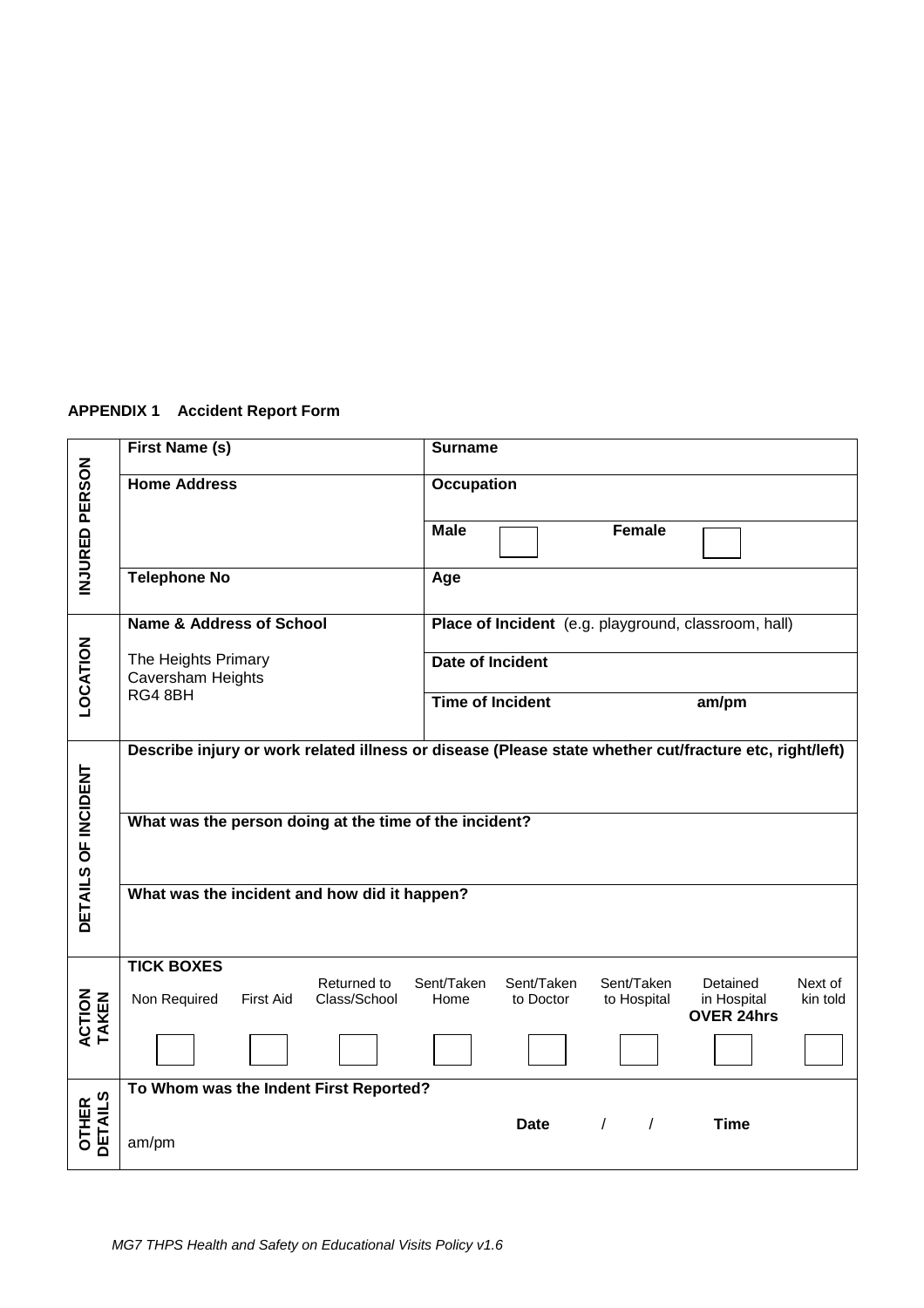| Witnesses Names (Give addresses if not employees) |                  |                              |             |  |
|---------------------------------------------------|------------------|------------------------------|-------------|--|
| 1.                                                |                  | z.                           |             |  |
|                                                   |                  |                              |             |  |
|                                                   |                  |                              |             |  |
|                                                   |                  |                              |             |  |
| <b>Report Completed by</b>                        | <b>Post Held</b> | <b>Signature of Head</b>     | <b>Date</b> |  |
|                                                   |                  | <b>Teacher / Deputy Head</b> |             |  |
|                                                   |                  |                              |             |  |
|                                                   |                  |                              |             |  |
|                                                   |                  |                              |             |  |